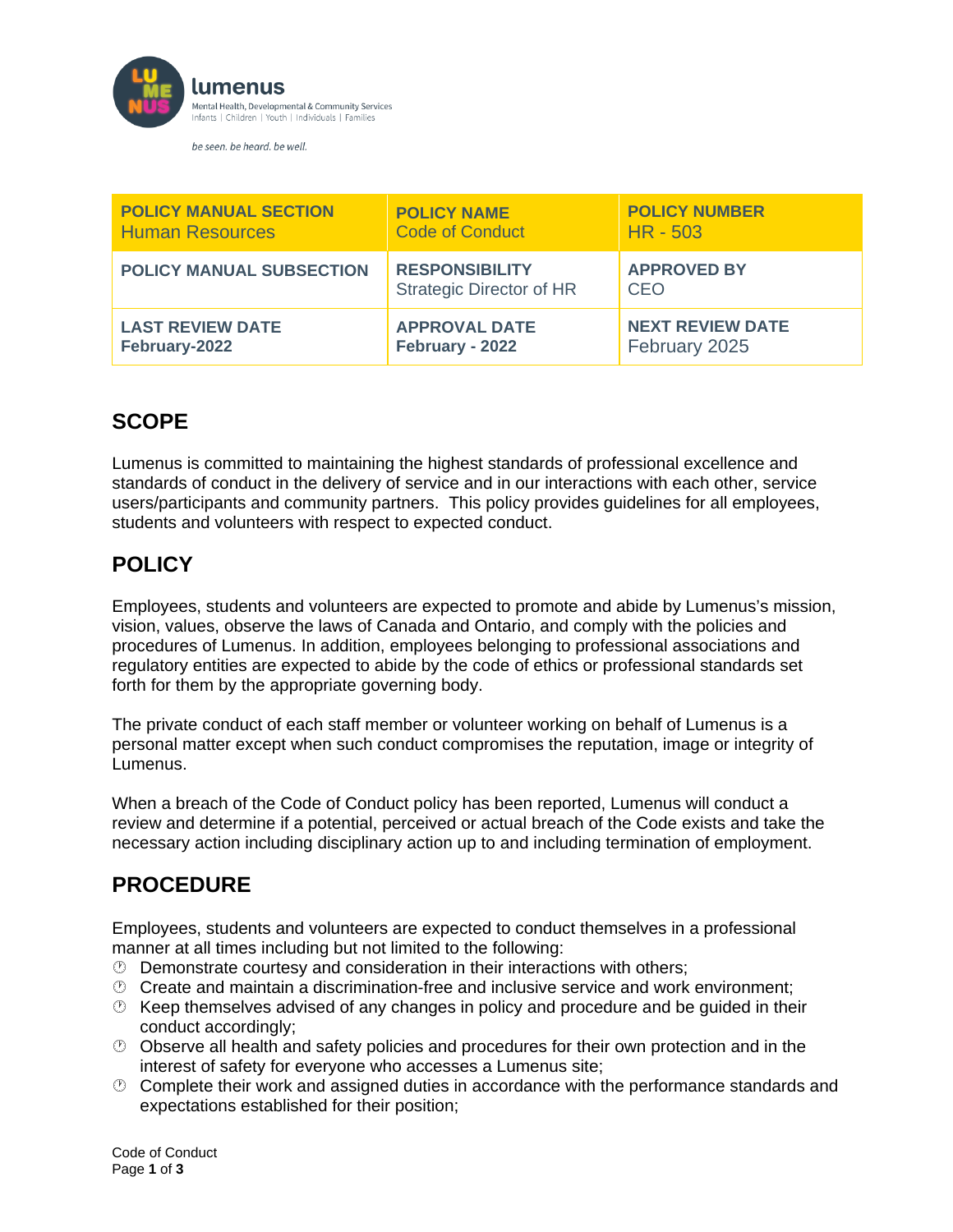

be seen. be heard. be well.

- $\heartsuit$  Refrain from condoning, participating in, or engaging in dishonesty, fraud, deceit, or misrepresentation, and comply with Lumenus's zero-tolerance of theft and attempts to falsify reports and records;
- $\circled{e}$  Refrain from the use of profanity, verbal abuse or violence;
- Maintain complete confidentiality regarding Lumenus affairs and decisions, during and after their tenure with Lumenus, and refrain from relaying information they may have had access to as an employee that is not available to the public, including but not limited to information about colleagues, clients, community partners or other organizations;
- *®* Respect and abide by Board decisions;
- $\heartsuit$  Refrain from engaging in public criticism that would jeopardize the reputation of Lumenus and its employees, including in person or through traditional or social media, both during and after tenure with Lumenus;
- $\circled{2}$  Treat all property, equipment, furnishings and physical facilities with respect and care. This includes not "borrowing" or removing from the premises supplies or equipment belonging to Lumenus without the permission of the Program Manager including telephones, desktop and laptop computers;
- $\circled{2}$  Exhibit a neat, appropriately dressed and professional appearance with due regard for the requirements of the job they are performing;
- $\heartsuit$  Devote their time while on duty to the performance of their duties and conduct personal business in off-duty hours.
- $\heartsuit$  Not report for work while impaired by a serious illness, substance use, alcohol use, cannabis use, or other dysfunction that the employee knows, or ought to reasonably know, impairs their ability to perform the responsibilities of their position; and,
- $\odot$  Not initiate or maintain any outside contact with a client or previous clients of Lumenus, outside of professional duties, as this is strictly prohibited. Contact with a former client for the purpose of providing professional services may only occur with the approval of the employee's Director.

### **Acceptance of Gifts**

Employees of the organization are **not** permitted to accept gifts from clients, vendors or partner agencies unless those gifts are:

- $\circled{2}$  The normal exchange of gifts of modest value between persons doing business together; or the normal presentation of gifts or awards to persons participating in public functions such that there is no perception that an obligation is created or a favor is expected;
- $\odot$  Not demanded or accepted, directly or indirectly, in return for service provided on the organization's behalf to any individual, organization or corporation.

Any fees or honoraria received for services performed or provided on behalf of the organization shall be considered to belong to Lumenus, unless permission has been received from the employee's immediate manager in writing and in advance.

#### **Use of Lumenus Premises and Resources**

Employees of Lumenus are not permitted to use the premises and resources of the organization